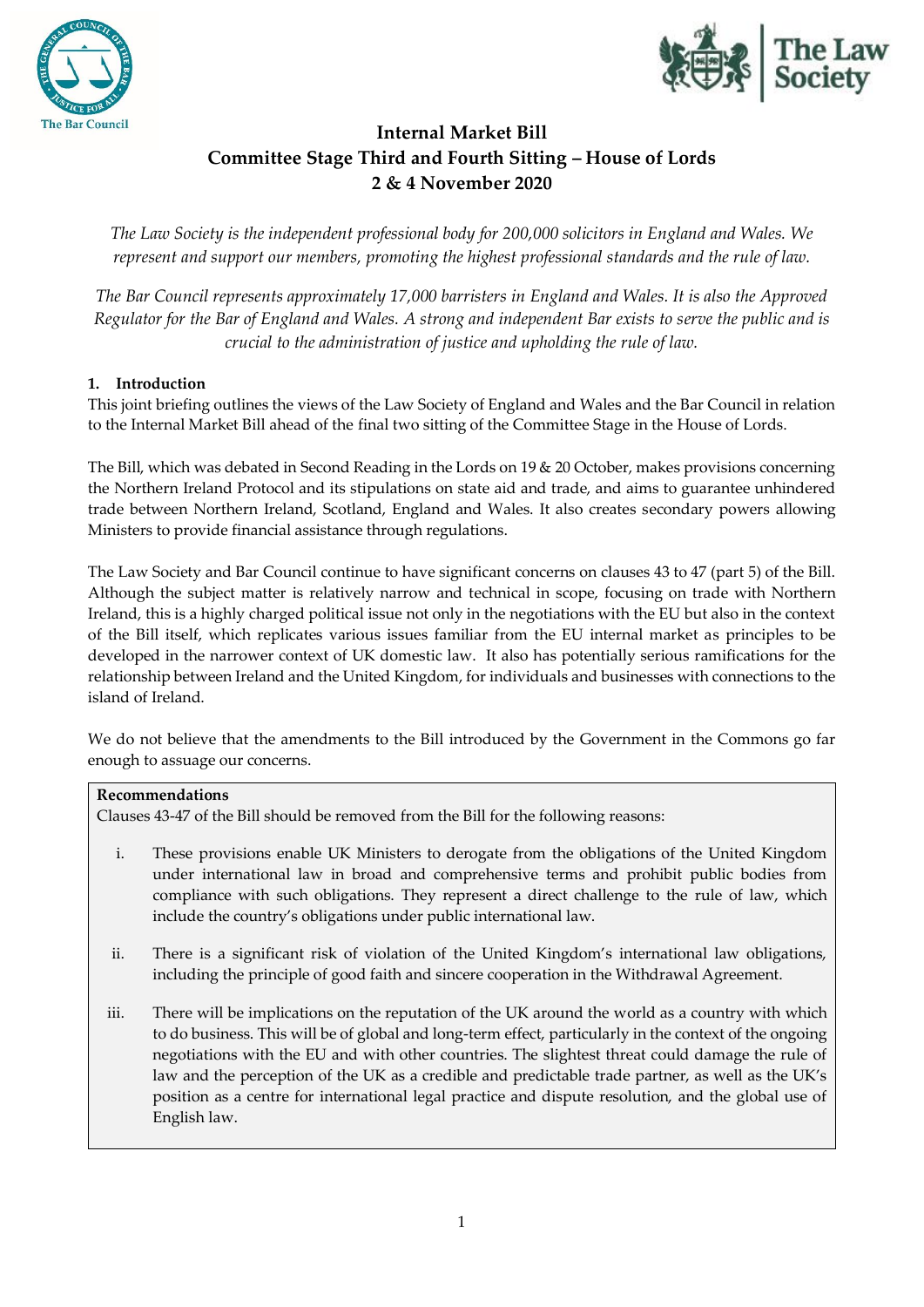- iv. There will be negative consequences on the continuing cooperation with other jurisdictions in relation to civil judicial cooperation and enforcement of judgements. The Bill could be highly prejudicial to the UK Government's application to accede to the Lugano Convention.
- v. The provisions could raise significant conflict between the courts and executive with regard to judicial review.

We therefore support any amendments that curb these clauses, and in particular support the notices of intention to oppose Clauses 43-47 from Lords Judge, Falconer, Howard, Cormack and others, whose combined effect would be to remove these clauses from the Bill.

## **2. Challenge to the rule of law**

Clauses 43 to 47 of the Bill represent a direct and apparently deliberate challenge to the rule of law, which must be understood, including by the United Kingdom, to include its obligations under international law.

These provisions enable UK Ministers to derogate from the obligations of the United Kingdom under international law in broad and comprehensive terms and prohibit public bodies from compliance with such obligations (particularly clause 44(1)).

We are unaware of a precedent for such an approach in UK legislation or administrative practice, which cuts across numerous statements of high judicial and political authority confirming the country's consistent commitment to upholding the rule of law.

Furthermore, these measures affect the legal hierarchy of sources established in the Withdrawal Agreement (in violation of article 4 and 5). If the Bill is passed as introduced, the Northern Ireland Protocol and associated caselaw would have a subordinate role dependent on ministerial interpretation

Since being amended in the Commons, the provisions in the Bill create a legal anomaly. They would enable regulations made under clauses 44 and 45 to be treated as primary legislation. This would mean that such regulations would be excluded from being judicially reviewed (and potentially struck down if they were found to breach human rights legislation). Instead, the court would only have powers to issue a declaration of incompatibility under section 4 of the Human Rights Act.

## **3. Potential breach of public international law**

While the UK is no longer a Member State of the EU, the transitional period has not yet expired. We are therefore concerned that the effect of the proposed legislation will be to place the UK in breach not only of the specific provisions of the Northern Irish Protocol but also of the wider principles of good faith and sincere cooperation that continue to bind the UK under the general provisions of the Withdrawal Agreement during the transitional period.

The UK has now been placed in a position where the EU has accused it, with considerable force, of a deliberate and fundamental breach of its general obligations during the transition period, with potentially far-reaching adverse effects both on the legal interests and international reputation of the United Kingdom. Indeed, the European Commission sent the UK a letter of formal notice on 1 October 2020 under Art. 258 TFEU, claiming the UK is breaching its obligations to act in good faith under Article 5 Withdrawal Agreement.

UK experts have suggested that this claim could be well-founded and violate the principle of good faith and sincere cooperation in the Withdrawal Agreement. This could, in addition to the Infringement proceedings, lead to dispute settlement proceedings being commenced against the UK, and, therefore, a risk of retaliation from the EU including the suspension of trade as set out in the Withdrawal Agreement.

## **4. Implications on the reputation of the UK around the world**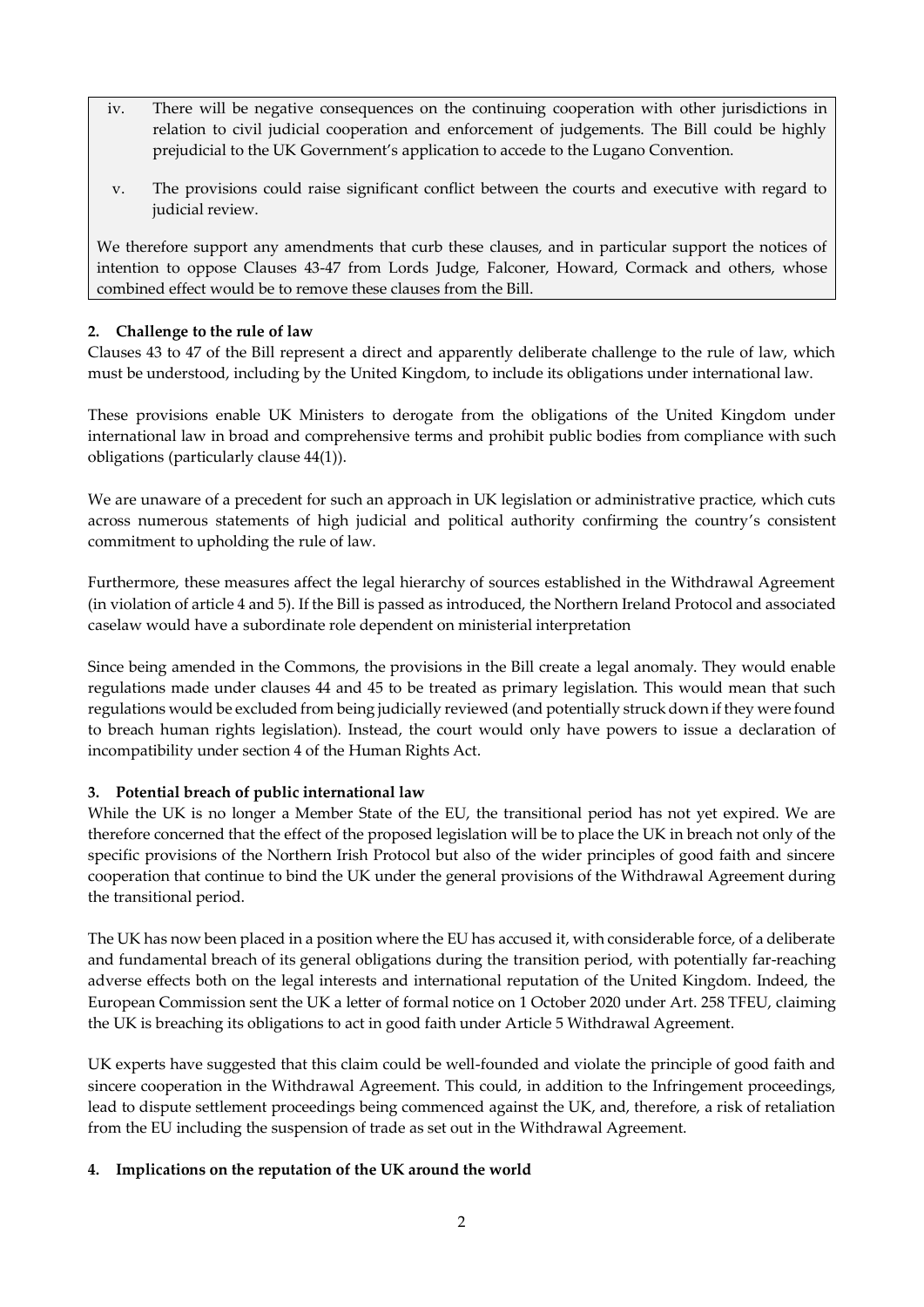We are concerned at the implications of this initiative for the reputation of the UK around the world, including as a centre for international legal practice and dispute resolution, particularly in the context of the ongoing negotiations with the EU and with other current or prospective trading partners.

Given the stated ambition of the UK Government to be a leader in global trade, including in respect of professional services, which is one of the most important UK economic sectors, it sends a negative message to cast doubt on our willingness to abide by our international commitments or to retain a discretion to depart from such commitments at the discretion of UK Ministers.

The resulting damage to the UK's reputation would likely make prospective trading partners – including key UK Government targets such as the US and Australia, and important growth markets for the legal sector such as India and Brazil – far more wary of entering into trade agreements with the United Kingdom.

## **5. Implications on civil judicial cooperation**

The UK Government has formally requested for the UK to accede to the Lugano Convention at the end of the transition period to enable civil judicial cooperation with our closest neighbouring jurisdictions to continue on an efficient basis. This is a sensitive political issue, where the UK is seeking to persuade other Member States and signatories, and the EU itself, to approve the UK's application. Again, we are very concerned that the present initiative will severely undermine those efforts and will cause significant prejudice to the reputation of the UK.

The UK no longer being party to the Lugano Convention is not in the interests of access to justice for UK and EU businesses and citizens, who will be affected by delay and disruption to the assertion of their legal rights.

## **6. Effect on judicial review**

Clause 47 would exclude judicial review of any regulations made under clauses 44 and 45 on grounds of incompatibility with domestic law, including human rights measures, as well as international law. This has implications for the rule of law and the principles of access to justice, which are themselves a core component of the rule of law. In addition, Clause 47 reclassifying regulations made under Clauses 44 and 45 for the purposes of the Human Rights Act 1998 appears to be yet another attempt to curtail the jurisdiction of the courts in respect of such secondary legislation, contrary to the principle of access to justice as well as the principles underlying the 1998 Act itself.

It is unclear how the courts would interpret an "ouster clause" like this one: precedent suggests that only an ouster clause expressed in clearly unequivocal terms would hold up and would in any case not prevent a judicial review challenge based on an error of law.

This provision would also contravene the Withdrawal Agreement (direct effect provisions, Article 4 Withdrawal Agreement). This provision provides a right for individuals to directly rely on the Withdrawal Agreement provisions and challenge the UK or EU implementation in national courts, where they have clear, unambiguous rights under the Agreement. The individuals and businesses therefore have a right to ask for a judicial review under the Withdrawal Agreement and the UK cannot unilaterally deviate from this without breaching its obligations.

This Bill is therefore likely to cause significant conflict between the courts and executive with regard to judicial review.

Finally, even if the effect of the "ouster clause" was to prevent any domestic challenge to measures that were in breach of international commitments of the UK, there is a substantial risk that these issues will be litigated at the international level, with further adverse implications for the international reputation of the UK and its Government.

## **7. Absence of justification for the proposed measures**